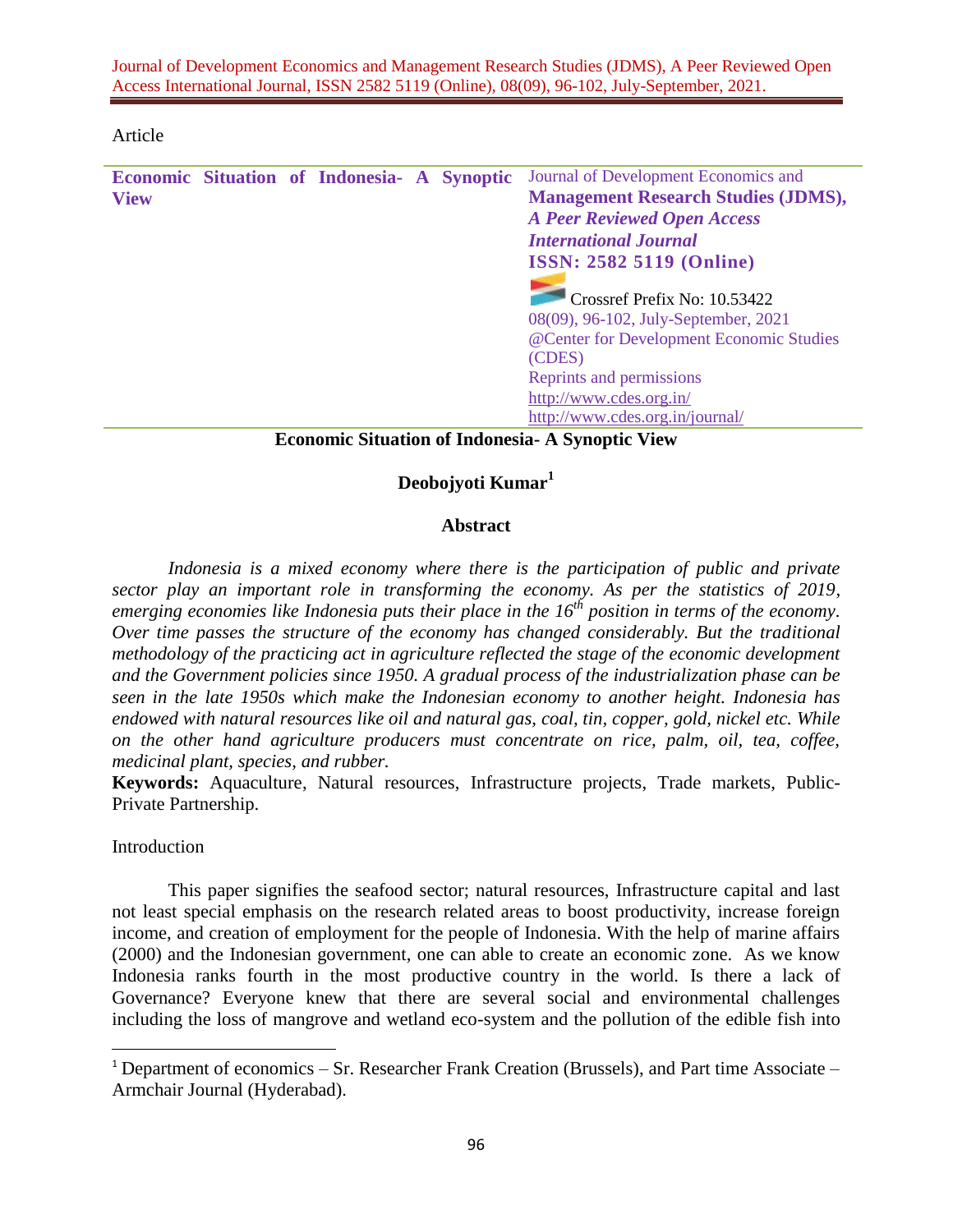the fish meal creating tension and the subject of concern for the researcher to do in-depth strategy for the positive vibes of the farmers.

Case Study 1- (Ecological Mangrove) Post 1980.

Putting nature first and bringing nature back

Low intervention and high intervention (Community Based Ecological Mangrove).

1. Helping Nature

2. Ecological Engineering

3. Support People

4. Building with Nature.

(Mangrove Afforestation (Eco-System Design Future) and silviculture after 1980) (Source: Cebr).

## CASE STUDY 2- **Target market and the potential growth market for Indonesia.** Key findings- (Export potential).

The market with the greatest potential for Indonesia's export of Fish and shell Fish are China, Japan, and the United States of America. China shows the largest absolute difference between potential and the export value terms with a realization of additional exports worth a dollar 1.1 billion.

Potential export (world) analysis:

Key findings –

The product with the greatest export potential from Indonesia to the world is Palm oil (excl crude) and the fraction crude palm oil, technically specified natural rubber. Palm oil and the fraction shows the largest absolute difference between potential and actual export in value term worth dollar 7.7 billion.

# **ANALYSIS OF EXPORT POTENTIAL WITH INDIA:**

The products with the greatest export potential from Indonesia to India are crude palm oil and Fraction along with technically specified natural rubber. Palm oil and the fraction shows the largest absolute difference between potential and actual export in value term with additional export worth dollar 886.5 million.

Export potential- Dollar 3.3 billion

Actual exports – Dollar 2.4 billion

Untapped potential remaining – 874.4 million ( crude palm oil).

Palm oil (exclude crude) and fraction.

Export Potential- Dollar 2.0 billion

Actual export - dollar 1.1 billion

Untapped potential remaining – dollar 886.5 million.

# **ANALYSE EXPORT POTENTIAL WITH INDONESIA:**

The products with the greatest export potential from India to Indonesia are the semifinished product of iron and steel, Groundnuts and the part of the accessories of the motor vehicle. Semi-finished product of Iron and steels shows the largest absolute difference between potential and actual export in value worth of dollar 184.1 million.

## **NATURAL RESOURCES:**

Ministry of Energy predicts that in 2009 Indonesia produced oil, coal and natural gas. Renewable energy has the potential in solar, Hydro, and Geothermal energy. The study emphasizes the potential trade with India.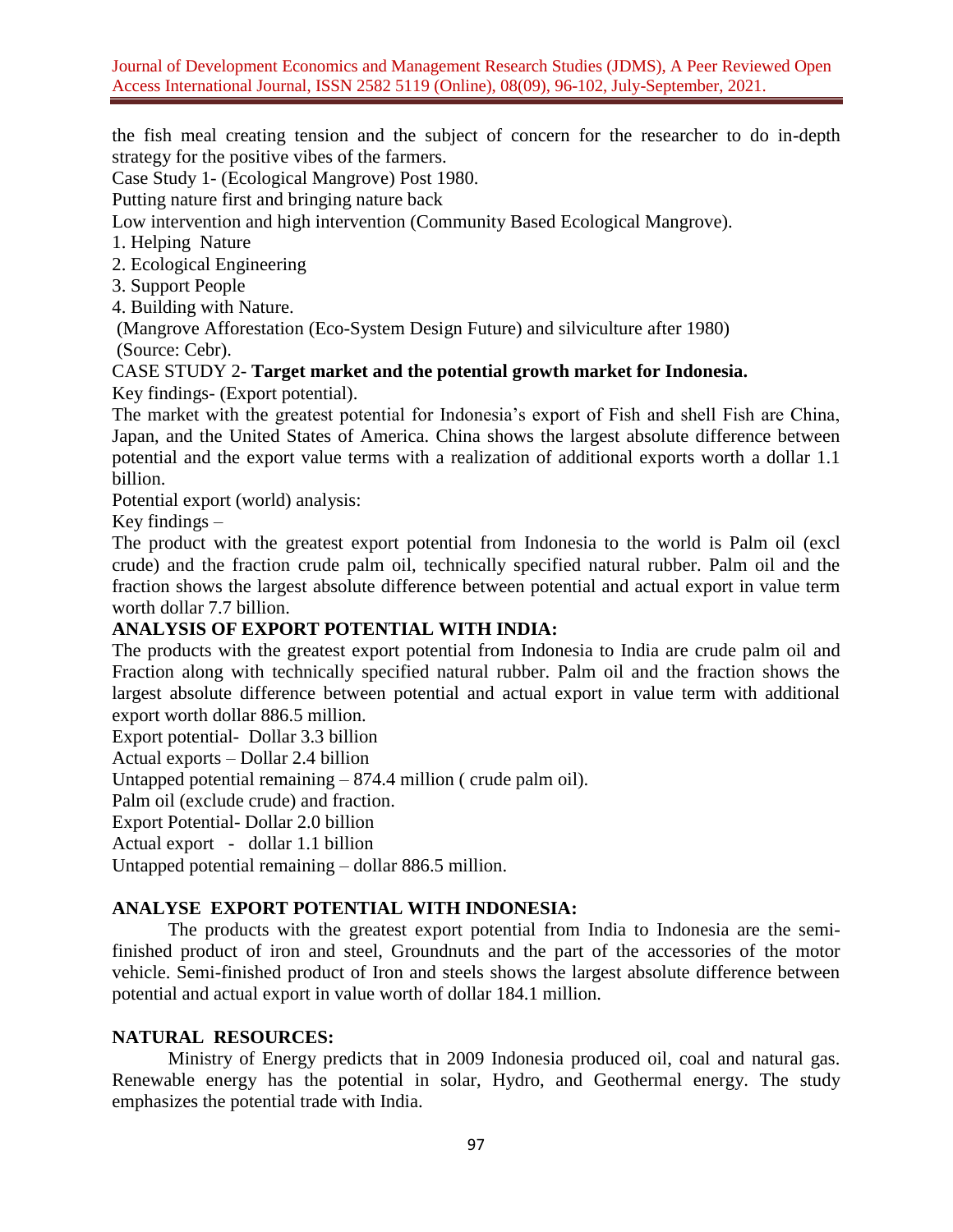CASE STUDY 1: (current exports from India to Indonesia) –

India has the best options for export diversification in Indonesia are Pears and Quinces, Data processing machines, parts of telephone sets, and other transmission apparatus. Parts of the telephone sets and other transmission apparatus are the product that faces the strongest demand potential in Indonesia.

CASE STUDY 2: (Exports Potential from Indonesia to India)

- 1. Ferro Nickel 45%
- 2. Unwrought Tin, Not alloyed 44%
- 3. Wire of refined copper 54%
- 4. Natural rubber and Latex- 67%

## **INFRASTRUCTURE PROJECTS:**

Indonesia has experienced the main infrastructure projects in recent decades. The majority of the projects goes underway. But in the analysis of the project completion, there seems a delaying process. Important projects of Indonesia given below:

1.Jakarta – Bandung and Jakarta – Surabaya High-speed train.

2.Jakarta mass rapid transit.

3.Jakarta LRT and Greater Jakarta LRT.

4.Sunda Strait.

Jakarta – Bandung- Surabaya region:

1. Bandung is of prime importance for the tourism sector. To encourage the tourism sector policymaker have to think about the policy created with the support of the government. Encouragement of the International think tank consensus might be the concern for the Government.

2. Strong trade relation with the key player in the textile counterparts. Research must be ascertained by the researcher to create more employment in the textile sector by creating a manufacturing hub in this region.

3. Potential export research lab must be ascertained to serve the best service for the counterpart.

4. Concentration more on the local value chain to the global value chain.

## **TRADE DETAILS:**

The following data presents the trade details of various products with export potential, actual export, and untapped potential remaining in US dollar.

| <b>INDIA</b>              | (crude palm oil)      |
|---------------------------|-----------------------|
| Export Potential          | Dollar 3.3 billion    |
| <b>Actual Export</b>      | Dollar 2.4 billion    |
| <b>Untapped Potential</b> |                       |
| Remaining                 | Dollar 874.4 million. |
| <b>INDIA</b>              | (exclude crude).      |
| Export Potential -        | Dollar 2.0 billion    |
| <b>Actual Export</b>      | Dollar 1.1 billion    |
| <b>Untapped Potential</b> |                       |
| Remaining                 | Dollar 886.5 million  |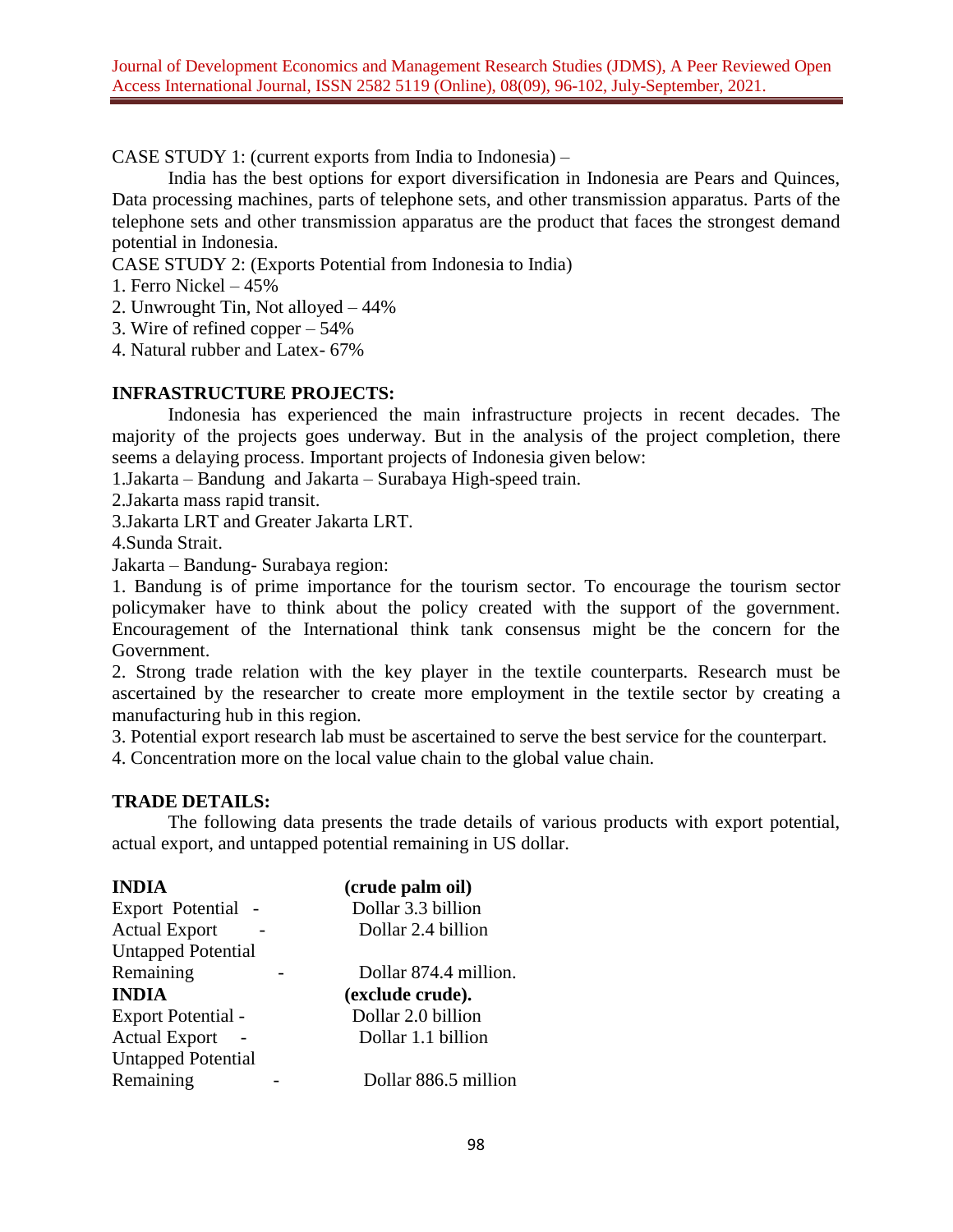Journal of Development Economics and Management Research Studies (JDMS), A Peer Reviewed Open Access International Journal, ISSN 2582 5119 (Online), 08(09), 96-102, July-September, 2021.

**INDIA (fatty acids, industrial monocarboxylic acid oil)**

Export Potential - Dollar 341.7 million Actual Export - Dollar 203.7 million Untapped Potential Remaining - Dollar 138.0 million Export Potential - Dollar 244.6 million Untapped potential Remaining - Dollar 175.9 million Untapped Potential Remaining - Dollar 169.3 million. Untapped Potential Untapped Potential Remaining - Dollar 158.4 million Export Potential - Dollar 93.8 million Untapped Potential Remaining - Dollar 62.1 million Untapped Potential Remaining - Dollar 35.0 million Export Potential - Dollar 56.0 million Actual export- Dollar 5.0 million Untapped Potential Remaining - Dollar 51.0 million Export Potential - Dollar 50.4 million Untapped Potential Remaining - Dollar 32.5 million

**INDIA (anhydrous ammonia)** Actual Export - Dollar 68.7 million

**INDIA (unwrought tin not allowed)** Export Potential - Dollar 303.0 million Actual Export - Dollar 133.7 million

**INDIA (wire of refined copper)** Export Potential - Dollar 173.9 million Actual export - Dollar 93.6 million

Remaining - Dollar 80.3million **INDIA (technically specified natural rubber)** Export Potential - Dollar 485.9 million Actual Export - Dollar 327.5 million

**INDIA (fatty alcohol, industrial)** Actual Export - Dollar 31.7 million

**INDIA (saturated acrylic monocarboxylic acid)** Export Potential - Dollar 69.0 million Actual export - Dollar 34.0 million

**INDIA (miscellaneous chemical products)**

**INDIA (vinyl chloride chlorothylene)** Actual export - Dollar 17.9 million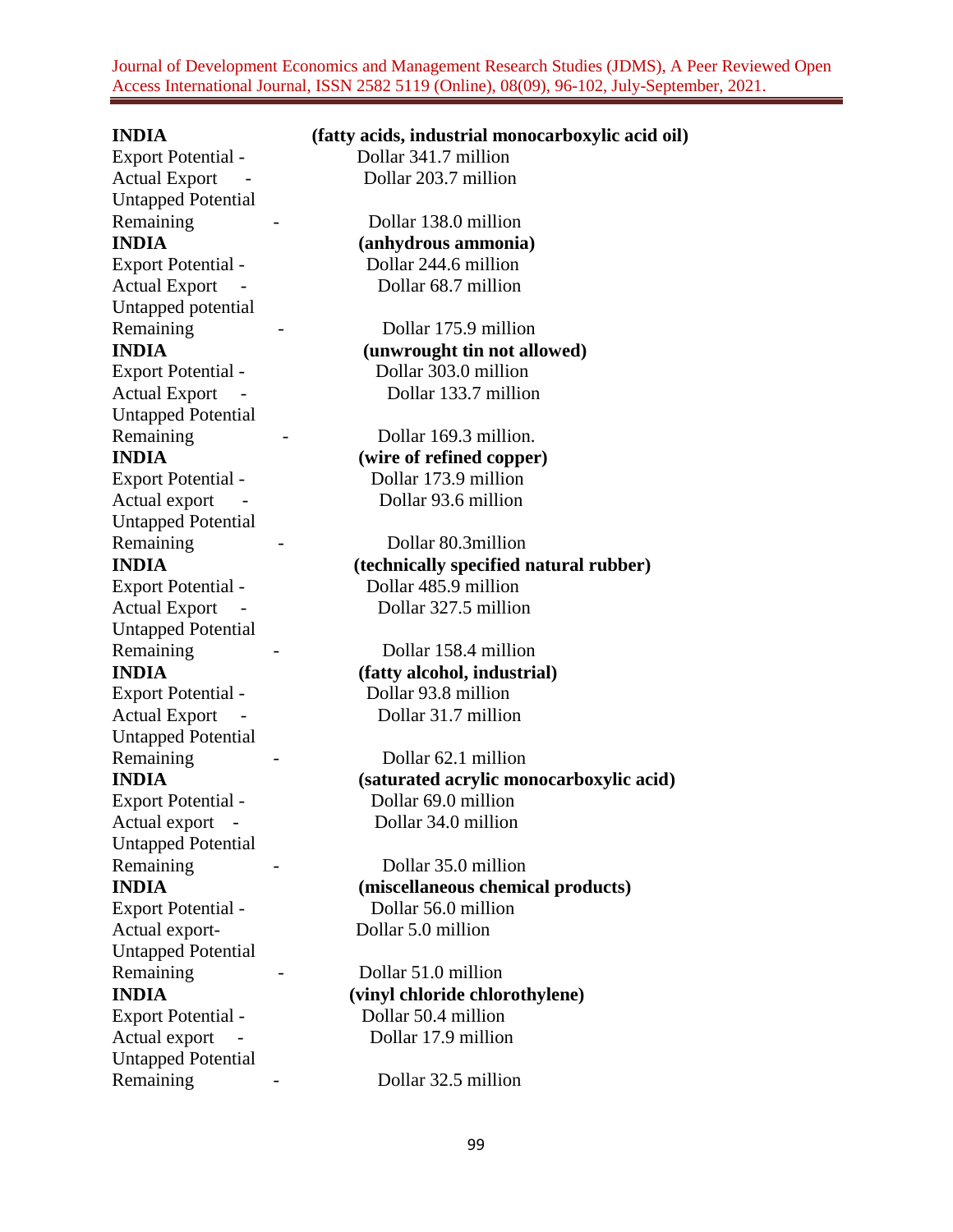Journal of Development Economics and Management Research Studies (JDMS), A Peer Reviewed Open Access International Journal, ISSN 2582 5119 (Online), 08(09), 96-102, July-September, 2021.

Export Potential - Dollar 87.0 million Actual Exports - Dollar 46.8 million Untapped Potential Export Potential - Dollar 60.3 million Untapped Potential Remaining - Dollar 10.3 million **INDIA (aluminium oxide)** Export Potential - Dollar 47.2 million Actual Exports-<br>
Dollar 90.6 million Untapped Potential Remaining -**INDIA (stearic acid)** Export Potential - Dollar 37.9 million Actual Exports - Dollar 26.7 million Untapped Potential Remaining - Dollar 11.2 million Export Potential - Dollar 33.1million Untapped Potential Remaining - Dollar 12.9 million **INDIA (Ferronickel)** Untapped Potential Untapped Potential Remaining - Dollar 158.4 million Untapped Potential Untapped Potential Remaining - Dollar 313.2 million.

**INDIA (turpentine oil)**

Remaining - Dollar 40.2 million **INDIA (tanning extracts of vegetable origin)** Actual Exports - Dollar 50.0 million

**INDIA (rosin and resin acids)** Actual Exports - Dollar 20.2 million

Export Potential - Dollar 320.7million Actual Exports - Dollar 144.9 million

Remaining - Dollar 165.8 million **INDIA (technically specified natural rubber)** Export Potential - Dollar 485.9 million Actual Exports - Dollar 327.5 million

**INDIA (preparation and charges for fire extinguisher)** Export Potential - Dollar 88.7 million Actual Exports - Dollar 1.2 million

Remaining - Dollar 87.5 million **INDIA (newsprint and uncoated paper)** Export Potential - Dollar 455.3 million Actual Export - Dollar 142.1 million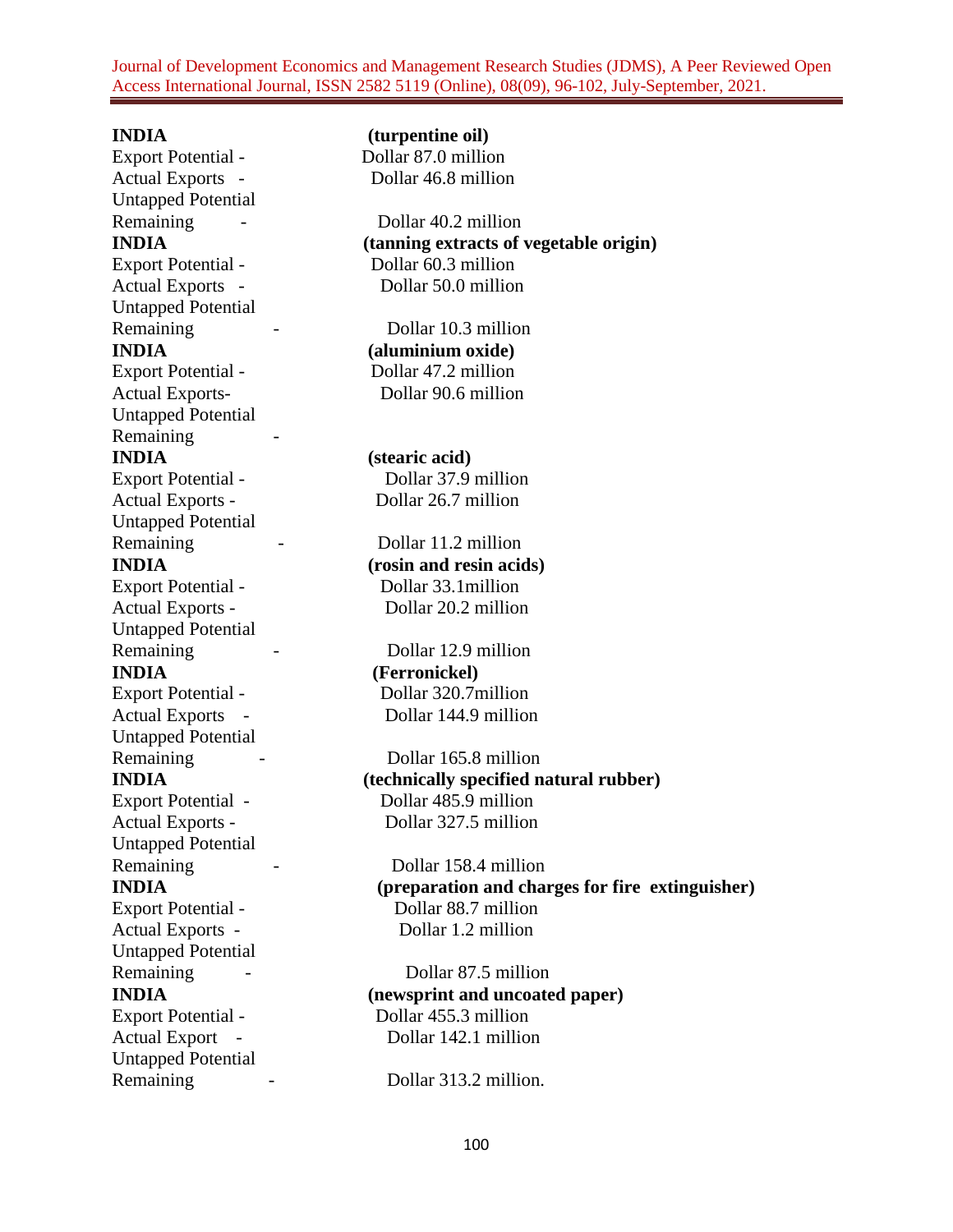# **PUBLIC-PRIVATE PARTNERSHIP:**

The continuous study of the Indonesian economy front the process of the procurement lies on the subject of the discussion on the traditional and the modern PPP. Here the study reveals the fact about how the modern PPP different from the traditional PPP towards the completion of the projects.

Case1-The client department defines the service where the working department will produce a design. In the modern approach of the PPP, there is room for the private player to initiate innovation in the projects.

Case2-Emergence in the engagement of the participation of civil servants along with the engagement of the field experts related projects must be ascertained in the PPP steering committee.

Case 3- After the consultation, now the phase to make speedy progress of the projects committee must emphasize the financial transaction. Regarding this factor stringent law as per as accounting standard is required.

# **CONCLUSION**

The government, civil servants and academicians must enthrall on the topic towards the risks in procurement and finance regarding the following topics which could be undertaken for research by the academics.

(a)Investment environment (b)Procurement (c)Economic viability (d)Financial Package (e)Risk Management (f)Governance issue (g)Integration

# **References**

- 1. Indonesia, Aquaculture Industry: Key sector of Future growth, Ipsos Retrieved 2019-08- 07.
- 2. Pingsun Leung, Carole Ruth Engle (2006). Shrimp culture: Economics, Market and Trade. Wiley Blackwell.P.5 ISBN 0-8138-2655-1
- 3. FAO Fisheries and Aquaculture- Home –www.fao.org.2019-08-07.
- 4. Kooriman(2005). Fish for life : Interactive Governance for Fisheries Amsterdam University Press P.94 ISBN 90-5356-686-4.
- 5. Tri Listiyarini and Kunradus Aliandu (2012), Plan to Build Indonesia's First High- speed Rail line Gather stream .2012-04-24 Jakarta post, 19<sup>th</sup> March 2012.
- 6. China- Japan view to build a high speed rail for Indonesia. The Jakarta Post, 11 August 2015, Nadya Nathiadibrata and Raras Cahyafitri,China's train proposal in favor. The Jakarta post, 12 August 2015.
- 7. Dion Bisara and April Aswadi, Trans Java toll Projects Faces Gaps in Land Acquisition. The Jakarta Globe;  $3<sup>rd</sup>$  August 2010.
- 8. Ansyor Idrus, Trans-Sumatra turnpike Project set to start, The Jakarta Post, 3<sup>rd</sup> Nov 2012.